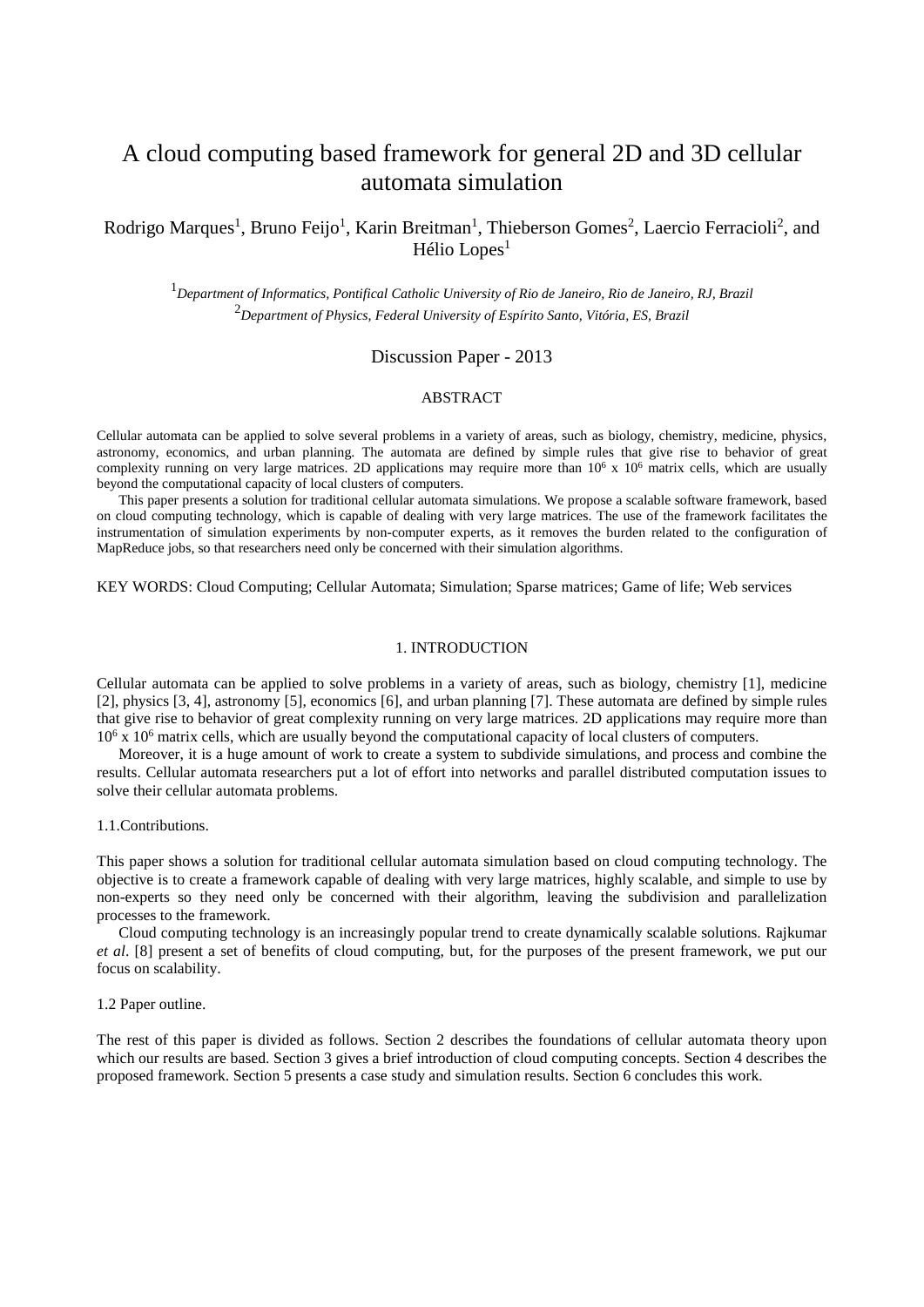#### 2. CELLULAR AUTOMATA

#### *2.1. Proposed Type of Cellular Automaton*

A generic framework capable of running any type of cellular automaton is not possible, given the number of possible automata variations. Nevertheless, we propose a quite flexible framework that accommodates any cellular automaton that complies with the following definition:

# Definition

A *d*-dimensional grid cellular automaton is represented by a 4-tuple

 $CA = (Z^d, N_r, S, g)$ 

where

 $(i)Z<sup>d</sup>$  is the *geometry* of the discrete cellular space defined as a finite grid of *d*-tuples of integer numbers that represent cells *z*. In this cellular space,  $C(z)$  maps the cell *z* to its coordinates and  $\|\ldots\|$  denotes the standard Euclidean norm. Thus  $||C(w) - C(z)|| = 1$  if the cells *w* and *z* are adjacent to each other.  $Z^d$  is a finite grid

of size  $n_1 \times n_2 \cdots \times n_d$ .

(ii) *N<sub>r</sub>* is a subset of  $Z^d$  that defines the *neighborhood* of a cell *z*, such that

$$
z \in N_r
$$
  

$$
N_r = \{q : ||C(q) - C(z)|| \le h(r)\}
$$

where *r* is the neighborhood *radius*, and *h*(*r*) determines the topology and size of the neighborhood, which do not change during the entire simulation time. The cardinality  $|N_r|$  is the *size* of the Neighborhood. Figure 1 illustrates the most usual neighborhood types: von Neumann (a diamond-shaped neighborhood) and Moore (a square neighborhood).

- (iii) *S* is a non-empty set of possible *cell states*, where a cell state is defined by a tuple of *p* state variables  $s = (v_1, v_2, \dots, v_p)$ , which can be continuous or discrete-valued variables. In most of the cases there is only one state variable  $v_1$ , and this variable has discrete values, such as  $v_1$  as a Boolean variable (0 or 1). Another common case is  $v_1$  as a 3-value variable  $(-1, 0, 1)$ .
- (iv)  $g$  is a *local state transition function* to be applied synchronously to every cell  $z$  taking into account the states of all cells in the neighborhood of *z,* at a discrete instant of time *t,* and producing a new state for *z* at time  $t+1$  (Figure 2), that is,

$$
g:S^{|N_r|}\to S
$$

This representation supports the evolution of the cellular automaton as a sequence of configurations  $c^t c$ ,  $c^{t+1} c$ ,  $c^{t+2} c$ ,  $\cdots$ ,  $c^{t+k} c$ , where the *configuration t* is the set of cell states *s* at a discrete instant of time *t*.



the state of the 2D cell *z* with von Neumann neighborhood *N*<sup>1</sup>

Figure 1. Common types of CA neighborhoods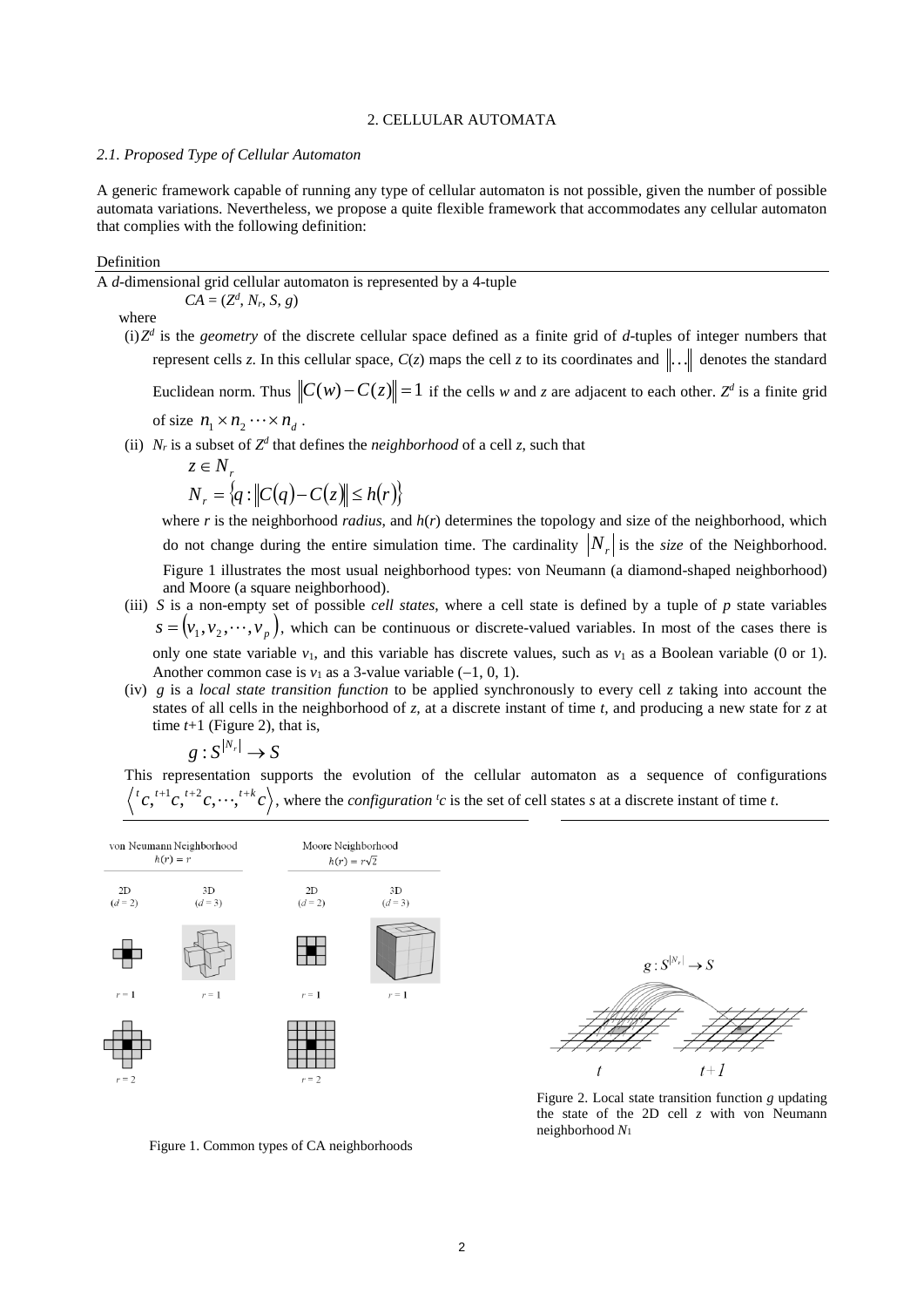According to the definition above, a cellular automaton is a discrete dynamical system, whose behavior is governed by the transition function *g*. Groups of functions that lead to similar dynamics determine a class of cellular automata (CA). There are different proposals for CA classification [9,10], but we focus our attention on the following three cases, which can occur after a finite number of steps *k*: (a) evolution leads to a stable configuration, (b) configuration evolves to a periodic configuration (*e.g.*  $t+kc = t+k+2c$  and  $t+k+1$ <sub>c</sub> =  $t+k+3c$ , which corresponds to a cyclic repetition of configurations with period  $= 1$ ), and (c) evolution leads to a chaotic pattern.

The following cellular automata attributes are implied from the above definition:

• finite regular grid

 $Z^d$  is represented by a matrix  $n_1 \times n_2 \cdots \times n_d$ , and we use the indices as coordinates (easily calculating Euclidean distances). Our framework can be used to deal with pixels of an image, voxels from a 3D scan or sites on a chessboard. Our definition of CA does not consider geometry as being arbitrary graphs. The adoption of a finite grid requires that boundary conditions be established (see Section 2.3).

- constant neighborhood
	- The type and size of the neighborhood do not change amongst cells and during the CA evolution.
- deterministic
	- The CA starts from an initial configuration and proceeds deterministically by successive applications of a deterministic transition function.
- uniform

All cell states are updated by the same transition function. Some problems can only be solved by nonuniform CA in which each cell may have different transition functions [11].

• history independent

The state transition does not depend on the history of the state transitions at the nodes and/or at its neighbors. However, the present framework allows that the current time *t* be considered by the transition function *g*.

• synchronous

All cell states are updated simultaneously, that is, all cells are synchronized with a global clock and executed at the same time. This is a serious restriction, because many real system models require asynchronous agents. However, the theoretical foundations of asynchronous CA are not yet understood satisfactorily, and few works are available in the literature [9, 12].

Sometimes we identify the existence of a particular state  $\bar{s} \in S$ , called the *quiescent state*, such that if all neighbors of a cell *z* are quiescent, then the cell will also become quiescent. That is,

$$
g(\overline{s},\cdots,\overline{s},s_z,\overline{s},\cdots,\overline{s})=\overline{s},
$$

where  $s_z$  is the state of the cell *z* before the application of *g*. The configuration in which every cell is in the quiescent state is called the *quiescent configuration*.

## *2.2 Characteristics of the Transition Function*

The user of the present CA framework is totally responsible for the definition of the transition function. He/she should remember that the function *g* determines the behavior of the CA, especially those related to convergence and invertibility. In our framework, we are mainly concerned with convergent solutions (stable or periodic). The CA is considered reversible if we can recover a configuration at any past instant of time. If there is an inverse rule  $g^{-1}$  that drives the cellular automaton back to previous configurations, the user can inform the framework of this and proceed backwards (please note that reverting the direction requires starting a new simulation in the framework). Reversibility is a natural problem that arises in physical systems. However, for dimensions  $d \ge 2$ , there is no general way of deciding whether a given transition function is reversible or not. A discussion on the invertibility of *d*dimensional cellular automata can be found in [13].

## *2.3 CA Boundary Conditions*

Boundary conditions are necessary to either simulate infinite grids or to represent natural boundaries of a real system model. These conditions are incorporated into our framework by including extra layers of cells, with a width equal to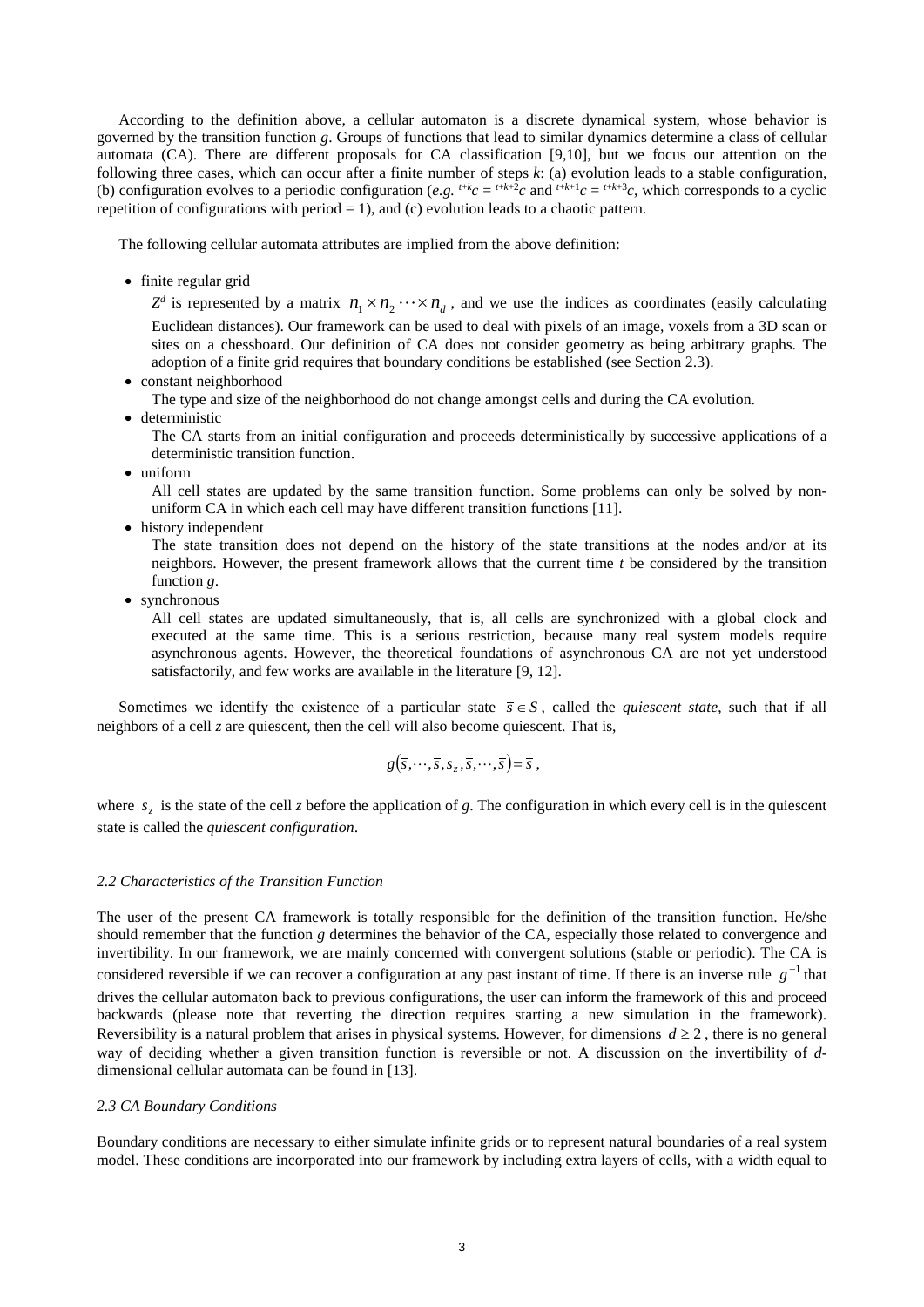the neighborhood radius *r*. In the present framework, boundary conditions can be fixed, periodic, or reflective. We detail each one below.

In the *fixed boundary condition*, the boundary cells have neighbors in the extra layers. These cells have a prespecified state value that does not change during the entire simulation (value *w,* depicted in Figure 3a). This type of boundary condition corresponds to a Dirichlet boundary condition in partial differential equations. The fixed boundary condition is called a *null boundary condition* if the fixed state value is the quiescent state, *i.e.*

 $w = \overline{s}$ 

In the *periodic boundary condition*, extreme opposite cells become neighbors, like a fabric being folded in one dimension. In practice, we can do this by copying the extremity cells to the opposite boundary layer at each time step (Figure 3b). In a 2D cellular automaton, if we do this in only one of the dimensions, we shall have the topology of a cylinder (as in the left grid in Figure 3d). If the 2D grid is folded in two dimensions, we shall have the topology of a torus (as depicted in the right grid in Figure 3d). Periodic boundaries are used as an approximation of infinite grids.

In the *reflective boundary condition*, the extreme cells are mirrored at the boundary. We can do this by copying the extremity cells to their adjacent boundary layers (as shown in Figure 3c). This type of boundary corresponds to a zero-flux boundary condition that constrains the solution of partial differential equations used in continuous diffusion models.

Boundary conditions can be combined, such as the long channel depicted in Figure 3d, with a periodic condition in one dimension and a reflective condition in the other.



Figure 3. Examples of boundary conditions for 2D cellular automata

#### 3. CLOUD COMPUTING

#### *3.1 General Concepts*

Cloud computing is a common expression to designate the delivery of computing as a utility [14, 15,16,17,18,19]. It refers both to the applications delivered as services over the Internet and the hardware and systems software in the datacenters that provide such services. Its dominant business model is the pay-as-you-go, in which customers contract and pay for a plethora of stratified computing services provided by commercial cloud computing providers [20]. Examples of the last are Amazon Web Services (from EC2 hardware resources to high-level services) [21, 22], Google App Engine [23], Relational Networks LongJump [24], Salesforce Force.com [25], and Microsoft Windows Azure [26].

As pointed out by Armbrust *et al.* [14], Microsoft Azure is an intermediate point on the spectrum of flexibility versus programmer convenience which ranges from the straightforward use of hardware virtual machines (as EC2) to the application of fully functional frameworks such as Google App Engine. On-demand software services are also located on the extreme point of this spectrum, which characterizes the business model of Software-as-a-Service (SaaS). Azure supports general-purpose computing, rather than a single category of applications. These characteristics make Azure an adequate platform for the cellular automata framework proposed by this paper. However, this does not mean that Azure is the best platform for everything, some types of problems are more conveniently served by other cloud computing services, or even by a combination of them (such as App Engine hosted on top of EC2).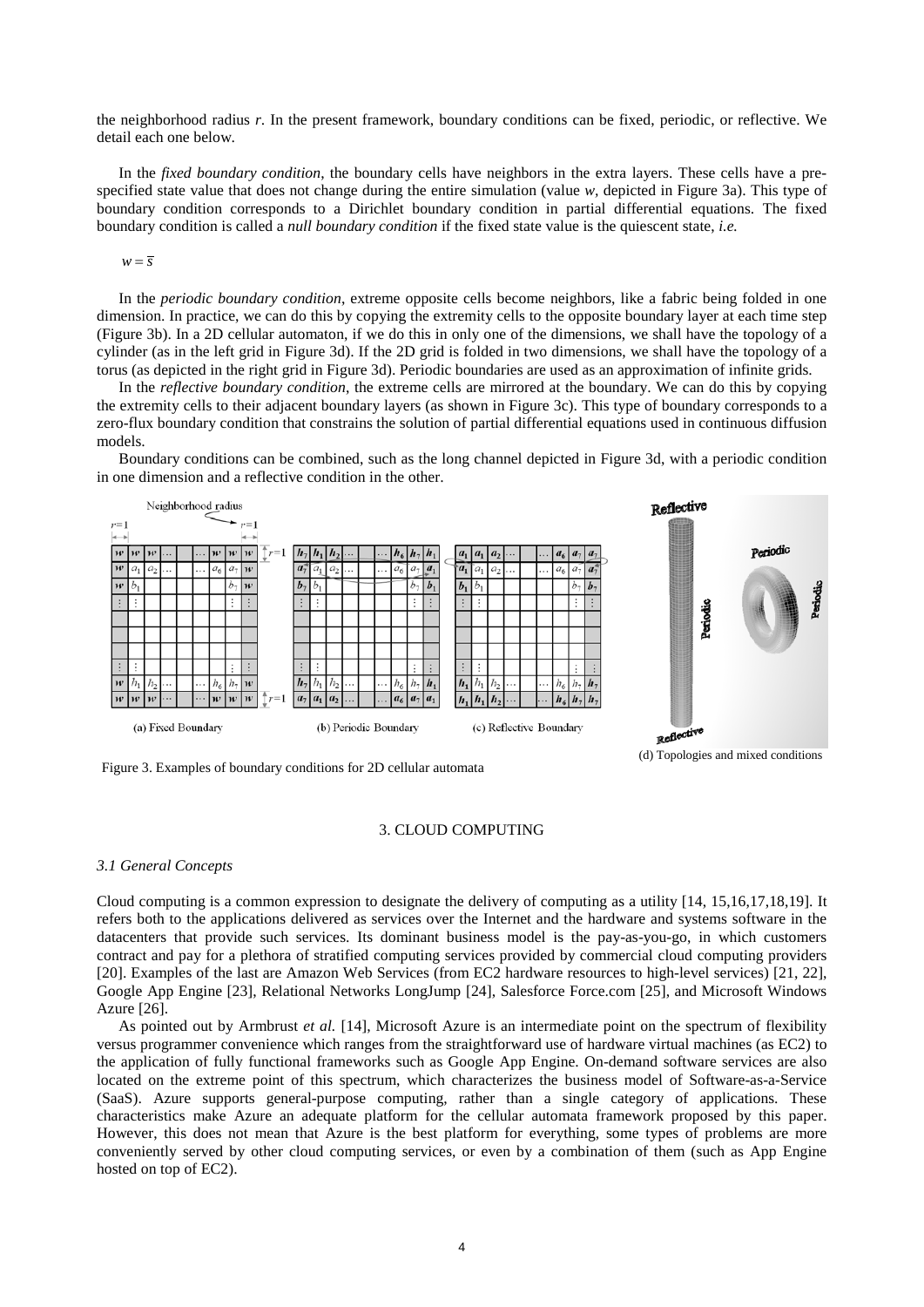#### *3.2 Microsoft Azure*

Microsoft Azure belongs to a class of cloud computing frameworks commonly referred to as Platform-as-a-Service (PaaS), as opposed to Software-as-a-Service (SaaS). In Azure, it is possible to opt for specific programming languages as well as development environments (IDEs); however, users cannot control the underlying operating system. Azure uses the notion of "roles" as a model of computation and networking, and that of "blobs, queues, and tables" as a model of storage.

A typical Azure application consists of one or more roles, each responsible for running one or more CPUs. There are only two types of built-in roles: Web Role or Worker Role. A Web Role is comparable to a Web application, whereas a Worker Role is a background service that runs some periodic, cyclical task. When creating a new role, users need to specify the number of CPU cores (which are defined by the size of the chosen Virtual Machine, *e.g.* size = medium equal to 2 cores at the time this article was written) and the number of CPUs (referred to as instances). Each instance of a worker role typically takes care of a combination of services and makes use of a large number of workers (*i.e.* processing units) to execute them. The proposed framework makes use of one Web Role, one Worker Role, and several of their instances.

The Azure storage system, a combination of blobs, queues, and tables components, may be used to implement synchronization and communication between workers. Blob (binary large object) storage is a direct way of storing large binary data, such as the cellular automata matrix of our framework. Blobs can be mapped as a device and work as a folder.

Queues store small job messages and are used as a communication mechanism between applications and services. Workers regularly ping the queues to acquire a message and run a job. Queues are designed to be reliable and persistent (*e.g.* an acquired message is sent back to the queue if a worker fails).

Tables are used to store data that needs additional structure, but that do not require being kept in relational databases.

## 4. PROPOSED FRAMEWORK

## *4.1 System Constraints and Underlying Strategy*

Although we have considered a general formulation for cellular automata, the proposed framework is constrained by the following simplifications:

- only 2D and 3D grids are allowed (*i.e.* 1D cellular automata are not implemented);
- parts of the code and storage schema are optimized for two-state bidimensional cellular automata, *i.e.* the cases in which  $s = (v_1)$ , and  $v_1$  is a Boolean variable (0 or 1).

The present CA framework is inspired on the Map and Reduce model presented by Dean and Ghemawat [27], in which the input matrix is partitioned into separate blocks that are subsequently distributed and processed in parallel by different units (mappers), and the results are then combined, or reduced, by a separate unit. The local nature of the CA transition rules lends itself well to the use of the Map and Reduce strategy.

Our architecture, in particular, makes use of two types of units, also called Azure roles:

- MapReduce Worker Role
- Web Role

The MapReduce Worker Role provides three services:

- Map Service
- Reduce Service
- Cleaning Service

The Web Role (1) implements the user interface, (2) provides a means of submitting simulation data, (3) tracks results, and (4) sets up the simulation in the cloud. Figure 4 illustrates the Web Role user interface for a 2D cellular automaton with  $10^{12}$  cells. This Azure role also provides the necessary tooling to prepare the simulation matrix for transmission over the Internet. The MapReduce Worker Role implements the Map and Reduce strategy, as envisioned in [27]. The remainder of Section 4 details the main activities of the proposed framework and discusses its overall architecture.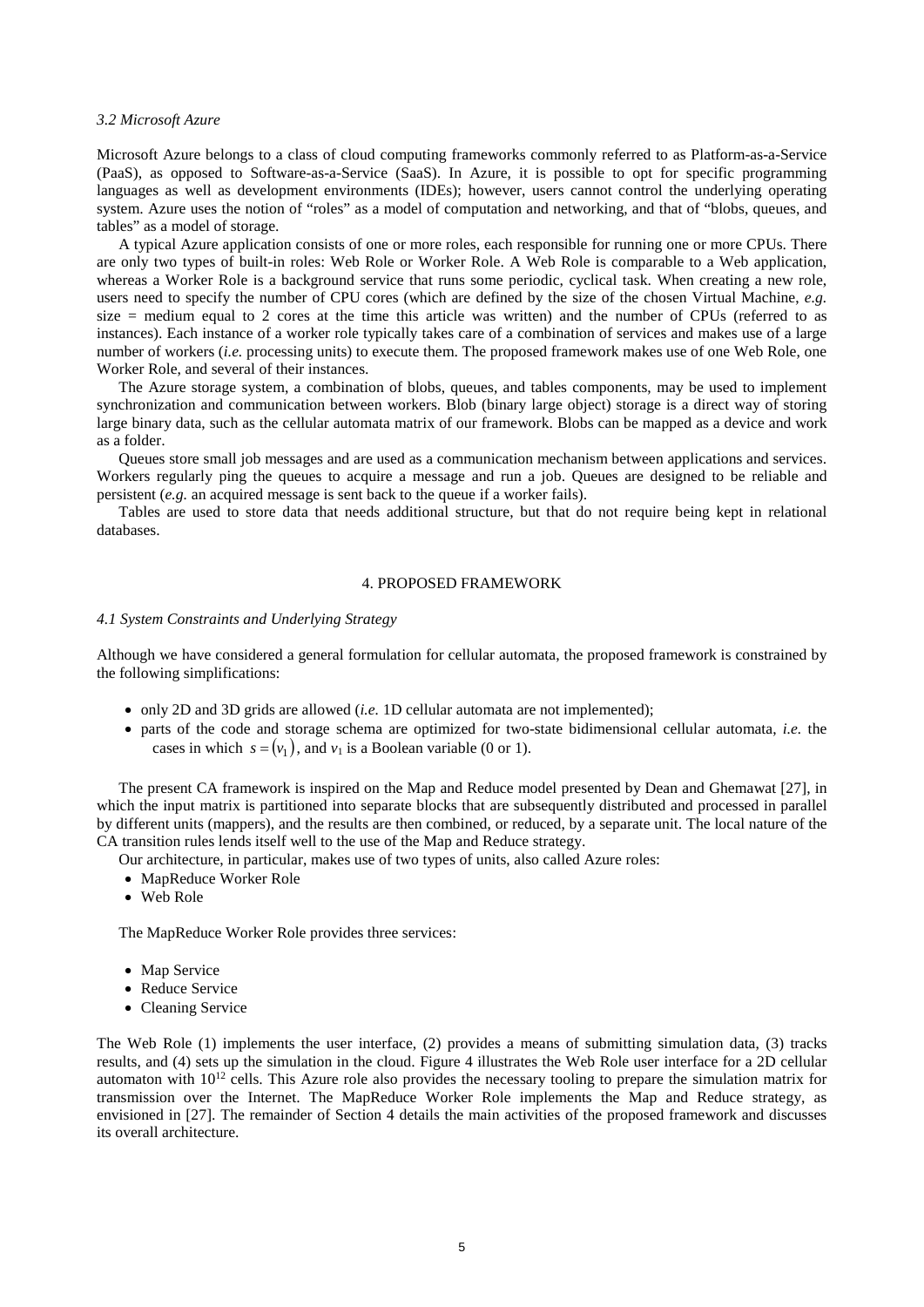

Figure 4. Example of web role UI for a 2D cellular automaton

# *4.2 Data Preparation*

Figure 5 illustrates the data stream both in the local computer and the connection with the cloud. If the simulation matrix *A* is sparse, then *A* is transformed into a compressed sparse matrix to improve the transmission process. The process for compressing sparse matrices is described in Section 4.3. The final structure of *A* is serialized into a file



Figure 5. Data stream in the local computer and the connection to the cloud

called *A.ca*, which is submitted to a zip compression process and then transmitted to the cloud as the file *A.zip*. The user should also provide the following simulation parameters and program:

- grid dimension *d*: 2D or 3D
- size of the simulation matrix:  $(n_1, n_2)$  or  $(n_1, n_2, n_3)$
- file containing the simulation matrix *A*
- number of instances (CPUs)  $n_{cpu}$
- number of cores  $n_c$ : 1, 2, 4, 6, or 8
- time steps to be stored during simulation in the format  $range_1; range_2; \ldots$ , where  $range_i$  is a single instant of time or a range *tinitial* − *tfinal* (*e.g.* 1;50;100-120)
- number of state variables *p*
- type of neighborhood: von Neumann or Moore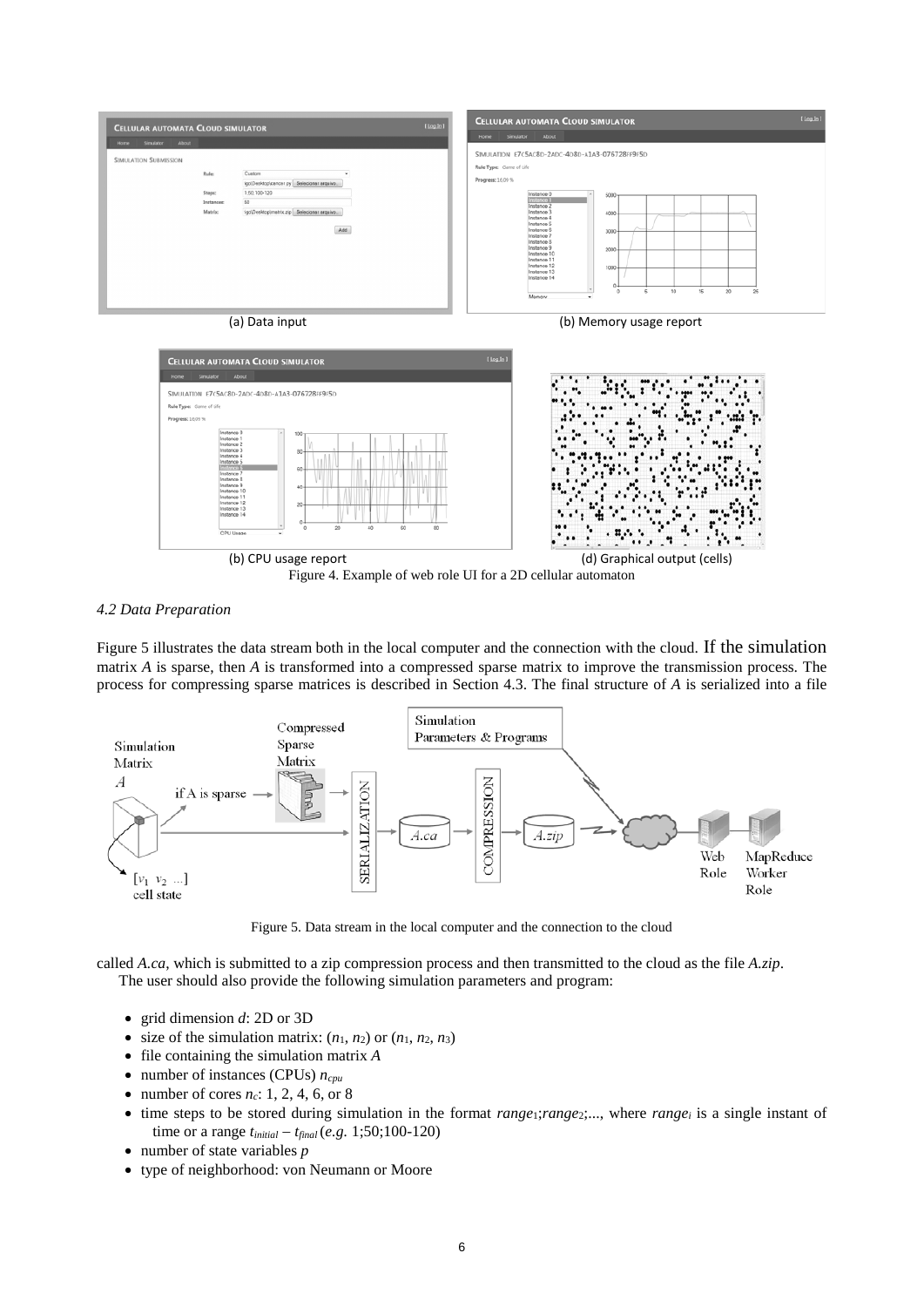- neighborhood radius *r*
- quiescent state  $\bar{s}$  (default is 0)
- boundary condition: fixed, periodic, reflective
- local state transition function  $g$  in the form of a text file containing a program written in a script language. The language is automatically detected (currently, Python and Lua only). The signature of *g* is

 $[v1 v2 ... vp] g(p, i1, i2, i3, Nr, t)$ 

where  $Nr$  is the matrix representing the neighborhood of the cell that has integer coordinates (i1,i2,i3), p is the number of state variables,  $[v1,...]$  vp is a list of state variables, and t is the current time.

### *4.3 Sparse Matrices*

There are several static and dynamic storage schemes for sparse matrices [28,29], but only dynamic ones are suitable for cellular automata, because CA matrices do not comply with any specific, standard storage optimization scheme. Most of the dynamic storage schemes are variants of the orthogonal linked-list scheme proposed by Knuth in 1968 [30]. In this paper, instead of using arrays of integers to describe the locations of the non-zero elements in the original matrix, we use circular linked lists for both rows and columns. This is far from the efficiency of the most common storage schemes found in well-known math libraries (*e.g.* Intel Math Kernel Library [31]), but it is an adequate scheme for the proposed system, which deals with frequent modifications of cells and requires fast node to node access. Moreover, we are not concerned with the high time complexity to compress the original matrix (which can be  $O(n_1^3)$  for an  $n_1 \times n_1$  matrix). Indeed, we focus on space reduction rather than rewarding processing time, because the size of the simulation matrix is a serious limitation for communicating with the cloud.

Figure 6 illustrates our storage scheme for a 2D cellular automaton, that is, a matrix with dimension *d* = 2 (Figure 6a). In this scheme, each dimension of the matrix is represented by a circular linked list of head control nodes (shaded nodes of Figure 6b). Each non-null element in the matrix is a node with *d* pointers (Figure 6c) to link with the next non-zero element (if there is no non-null element next to it, it points to itself).

A sparse matrix is a matrix with a large number of zero elements that allows us to save time and/or memory by exploiting the zeros. Therefore, this definition depends not only on the matrix itself, but on the algorithm used on the



Figure 6. 2D representation of a compressed sparse matrix.

matrix [32]. In the proposed framework, a matrix is considered sparse if the number of zeros effectively permits the reduction of storage space (considered later). Therefore, we compute the stored size of the matrix to decide whether it is worthwhile to compress the matrix. The stored size of a  $n_1 \times n_2 \times n_3$  matrix is  $n_1 \times n_2 \times n_3 \times sizeof(data)$  and a sparse matrix with *m* non-null element needs, at most, 6×(*n1+n2+n3+m*)× *sizeof*(*data*) elements (because each *data* needs three pointers and three dimension indices). Thus

$$
6 \cdot (n_1 + n_2 + n_3 + m) \ll n_1 \cdot n_2 \cdot n_3
$$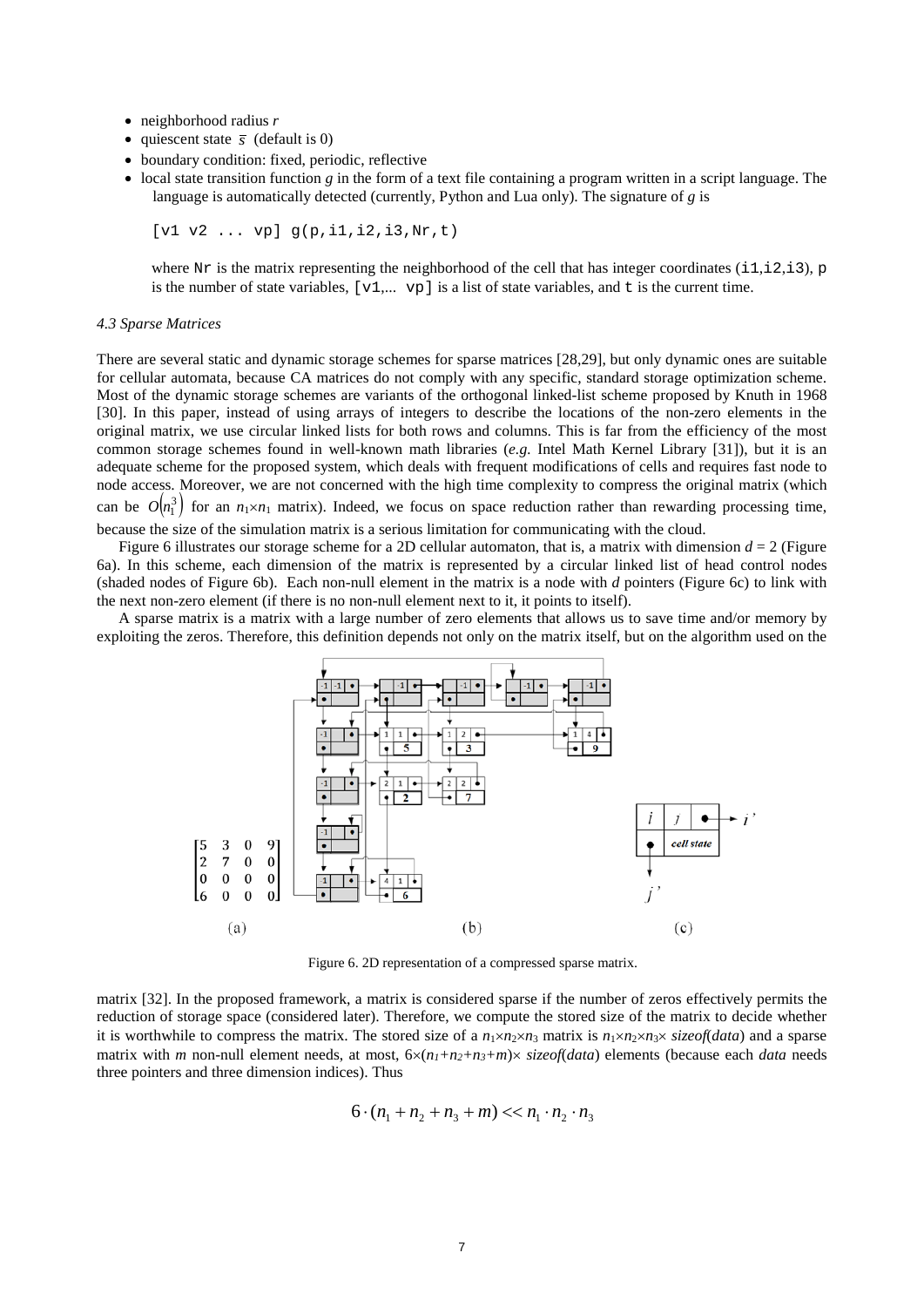$$
m \ll \frac{n_1 \cdot n_2 \cdot n_3}{6} - (n_1 + n_2 + n_3)
$$

In our system, if  $m < [(n_1 \cdot n_2 \cdot n_3)/6] - (n_1 + n_2 + n_3)]$  we shall compress the matrix, otherwise we shall store it in serial format. It is important to emphasize that sparse matrix compression is the final memory footprint to access matrix data, because Huffman's techniques only reduce the size for storage and transmission; we still need to decompress the matrix to access the sparse matrix information.

## *4.3.1 Sparse Matrices Serialization*

The serialization of a sparse matrix structure into a file needs to comply with the following requirements:

- access to a specific cell without loading the whole structure.
- data coherence for cells in the same row.

The data structure of a cell (defined in Section 4.4) uses three pointers to represent a 3D matrix, so, when we write it to a file, we need to change the pointer offset value to the file offset value. We create a table with the missing cell offsets; thus, when we write a cell and we cannot put the value for the row neighbor, we create a key with the neighbor cell index  $(x, y, z)$  and put the current cell offset as the value. If the key already exists, we append the current cell offset to the value. When we write a cell, we check if it is in the table key list, and if so, we iterate over the cells offset stored on key value, changing the missing cell offset value to the correct offset value, and clear the key value data. The data structure in the memory (in the compression process) has a field to mark if a cell is written and another field to store the offset value.

This process produces a fast way to find cells, even on disk, so we do not need to load the matrix to produce a submatrix. We also implement the matrix operations for sparse matrices described in [33].

#### *4.4 Partition of the Simulation Matrix*

The system subdivides the simulation matrix into N submatrices according to the number of instances (*ncpu*). Each submatrix *K* should be properly expanded (decompression) to allow for parallel processing of the N submatrices. Figure 7 illustrates the matrix subdivision process, in which we split the matrix into cubic cells



Figure 7. Partition of the simulation matrix  $n_1 \times n_2 \times n_3$  and expansion of the submatrices.

based on the following equations:

$$
n_{cpu} = trunc\left(\frac{n_1}{n} \cdot \frac{n_2}{n} \cdot \frac{n_3}{n}\right)
$$

$$
n = truncPow2\left(\sqrt[3]{\frac{n_1 \cdot n_2 \cdot n_3}{n_{cpu}}}\right)
$$

where *trunc* truncates its argument to an integer value, and *truncPow2* truncates its argument to a value that is a power of 2.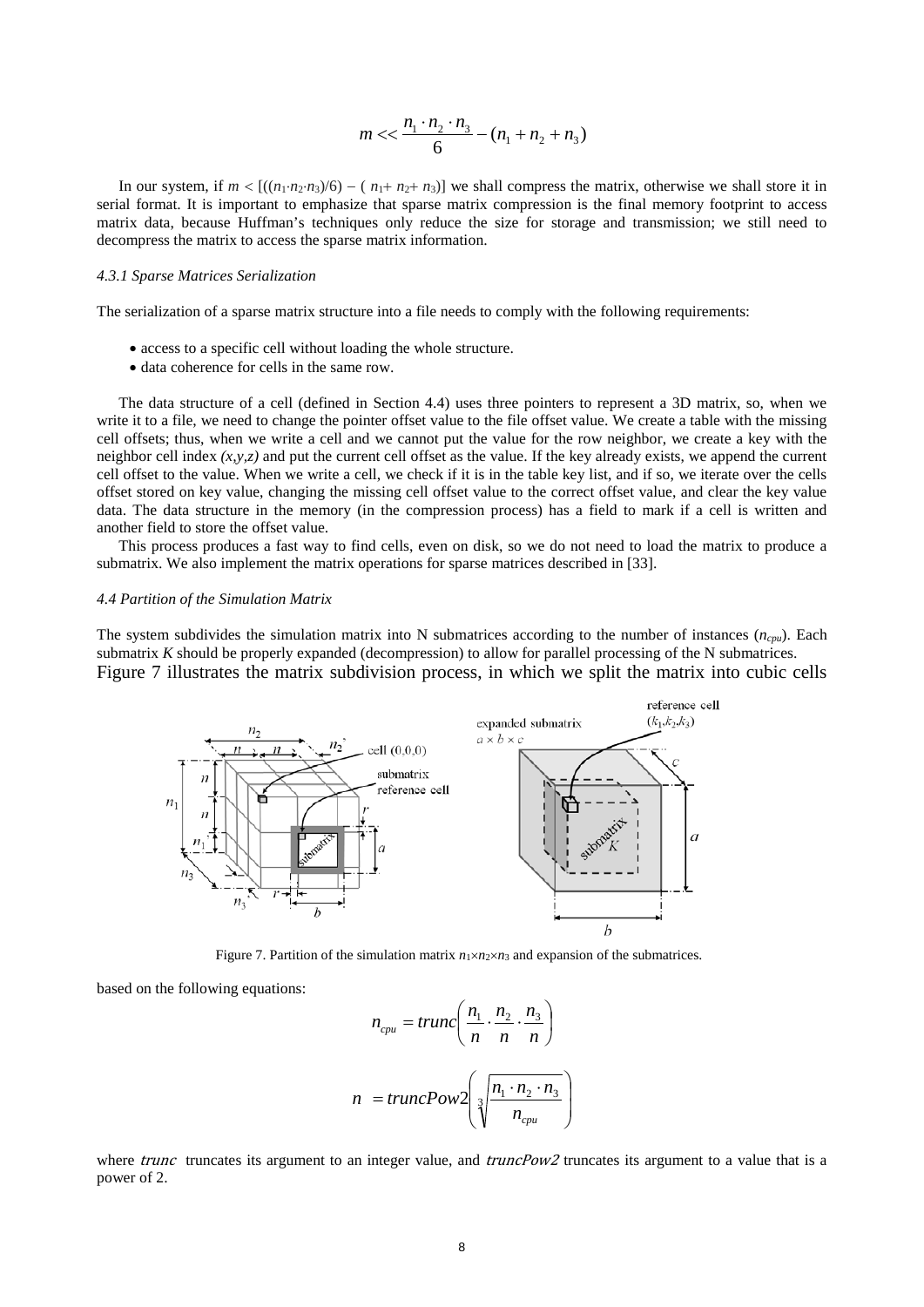Using this approach we can explore the process locality, because each submatrix must be generated and sent to the worker, and this consumes a lot of time. So, we send the maximum possible size for each worker. The final submatrix needs to contain its neighborhood, so we expand it based on the neighborhood radius *r*; thus the submatrix size is  $a \times b \times c$  (Figure 7), and normally  $a=b=c=(n+r)$ . Another consideration is the boundary condition, which needs to be respected in the expansion.

Due to the truncation process in calculating *n*, some small submatrices (with dimension not equal to *n*) appear  $(n_1, n_2)$ , and  $n_3$  in Figure 7), which we call *leaks*. Each *leak* is processed when a worker completes its work with a regular submatrix. We are aware that cube submatrices are more suitable for parallel execution, mainly on GPUs.

After we split and expand a submatrix, it receives a registration string [*k1,k2,k3,a,b,c*] that describes the submatrix (Figure 7). The first three numbers of this string are the *reference cell* indices of the submatrix *K* (this cell is not the  $(0,0,0)$  cell in the submatrix due the neighborhood radius), and the last three numbers are the size of the expanded submatrix.

The split process mentioned above does not require the whole matrix to be loaded; instead, we load the submatrices in blocks with common neighborhoods.

## *4.5 Proposed Architecture*

The communication architecture of the proposed CA framework in the cloud is presented in Figure 8. Furthermore, in Figure 8 we propose a special graphical notation, together with specially designed components, to represent roles, services, workers, storage models, and communication actions.

The proposed graphical notation has the following characteristics:

- A role is represented by a rectangle with an outer shadow, a worker by a rectangle, a queue by an arrow with message compartments (and the first message on the arrowhead), a table by a small empty table, and a blob by a cylinder.
- A service is indicated by a closed dashed line forming a rectangular shape.
- Communication actions are indicated by a dashed arrow for control messages, a double arrow for data streams, and a single arrow for creation/access/update processes.

The Web Role performs the following tasks:

- creates the Azure table **CaJobTable** and inserts the first line of information in it.
- creates the Azure queue **CaJobQueue** and continues inserting job messages in it, like the first job to be done or a cancelation order.
- creates a blob containing the file of the compressed simulation matrix *A* (Initial Configuration Blob) and names it with the MD5 [34] hash value of the file (<*md5*>Initial).

#### The **CaJobTable** has the following information:

- PK: "partition key" generated by a MD5 hash function of the current simulation file. PK determines the physical location (server) of the table line.
- RK: "row key" randomly generated as a GUID (globally unique identifier), that is, a unique reference string (a 32-character hexadecimal number) that identifies the line. Lines with the same "partition key" are stored in the same physical location.
- Steps: string with the time steps to be stored during simulation (see 4.2).
- StepsDone: string with progress information about each step. We use a concatenation of "[StepID|Progress];", where StepID is the iterative step index, and Progress is a float point value of the step progress in %: [0,100].
- InstanceCount: number of instances used.
- Rule: string with the script code of the local state transition function  $g$  (see 4.2).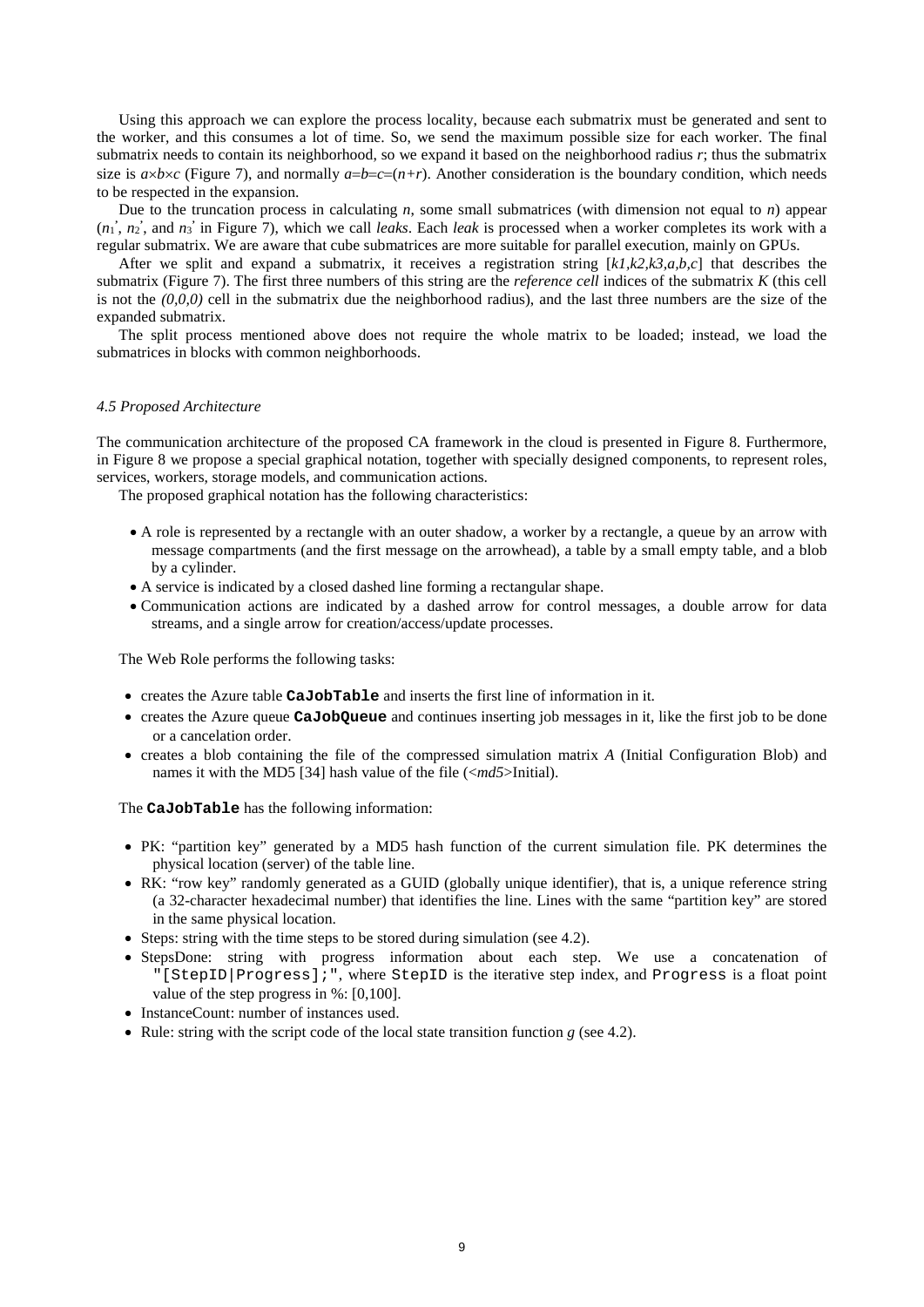• Status: information about job status (Not Started, Started, Processing, Done). A job is in Started state when it starts the matrix subdivision step, and it is in Processing state when it is processing a cellular automata rule.

The first job to be done is inserted in the **CaJobQueue** as the following string: PK+"; "+RK



Figure 8. The framework communication architecture

The Base64 encoding of this string is sent to the user as a key for tracking the simulation process.

- The MapReduce Worker Role performs the following tasks (Figure 8):
- creates the Azure queue **CaTaskQueue** after communicating with the Web Role.
- creates two blobs: a blob for the map results (called <*md5*>Maps), which contains files with transformed submatrices, and a blob for the reduce result (called <*md5*>Out). These blobs are mapped as a device in the workers to simplify the implementation and accelerate I/O tasks.
- creates the Azure queue **CaCleanQueue**, which is used to clean the Map Results Blob.
- updates the Azure table **CaJobTable**.
- continues communicating with the Web Role through **CaJobQueue** and **CaJobTable**.

The MapReduce Worker Role acquires the first job message and creates the **CaTaskQueue** with a message for each split (*i.e.* each submatrix) of the simulation matrix *A*. The partition process that generates each submatrix is described in Section 4.3. As a Map Service, workers acquire the task messages, perform a state transition for each submatrix, and store the results in <*md5*>Maps.

The Reduce Worker combines all submatrices and creates a final file with the compressed sparse matrix on <*md5*>Out folder, when all submatrices have been processed and stored. After this, it puts a message in **CaCleanQueue**. The workers of the Cleaning Service acquire messages from **CaCleanQueue** and clean simulation temporary data, such as old submatrices files and temporary files.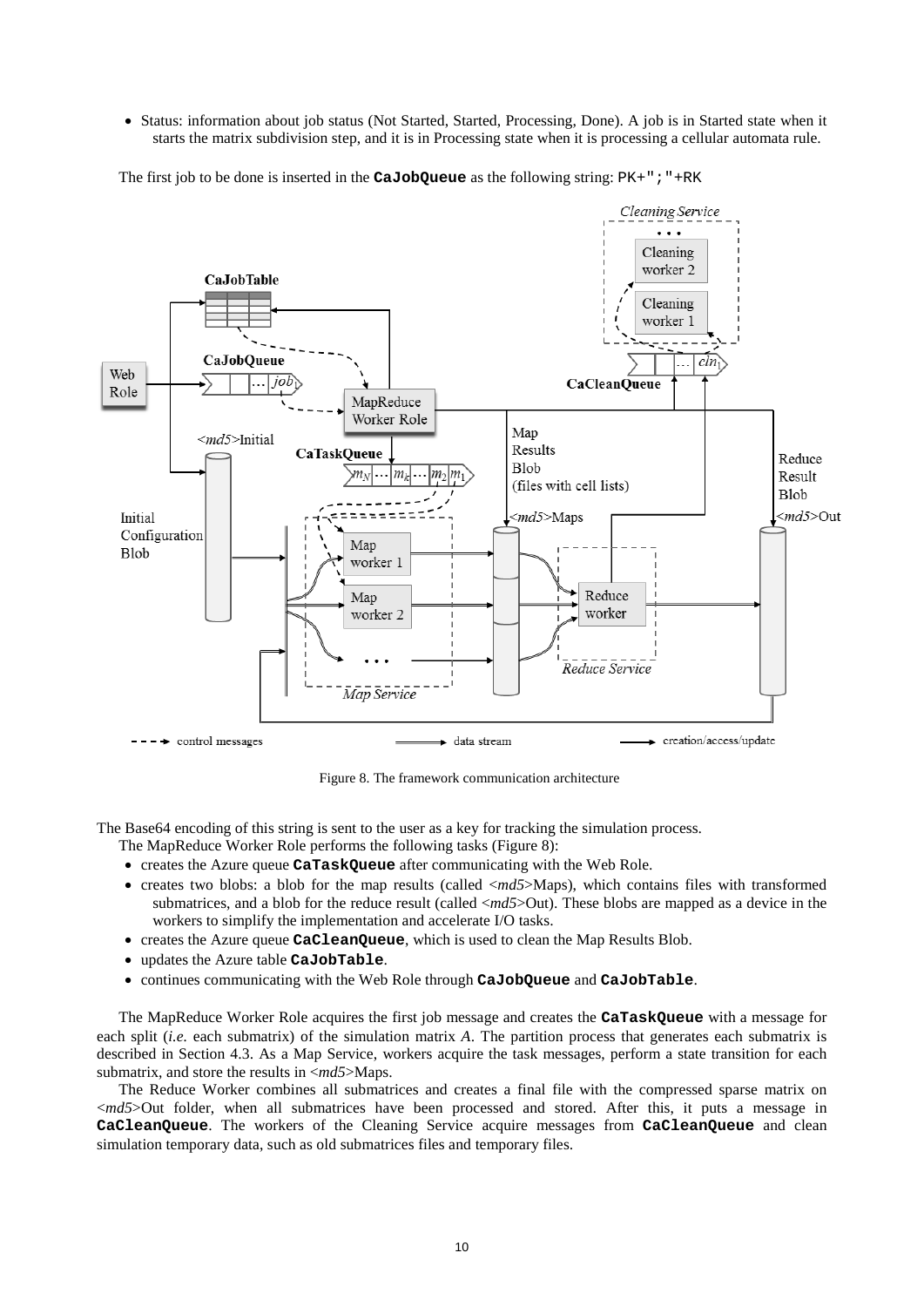## *4.6 Simulation Process*

The MapReduce Worker Role puts a message in **CaTaskQueue** for each generated submatrix with the following string:

PK+";"+RK+";"STEP+";"+I+";"+J+";"+K+";"+W+";"+H+";"+L

where *I, J, K, W, H,* and *L* are the elements of the submatrix registration string (described in Section 4.4), and *STEP* is the simulation step id. Map Workers wait for messages in the **CaTaskQueue** and, when they pop a valid message, they start the state transition for each cell in the submatrix.

The process starts decoding the message to load the submatrix. The sparse matrix file is available for all workers and can only be loaded as read-only, so we can have lot of workers accessing it without any problem. Each worker allocates enough memory to store the submatrix and starts to populate it loading each cell from the file in the compressed format. The load request process is an asynchronous call, which helps the loader on the server and increases the cache performance (what is done by the operation system). Each worker has more than one core, so even the load process is parallelized at the CPU level. Therefore each core loads a block in the submatrix. It is important to emphasize that the inter-block linking is thread-safe, and it is done after all cells are loaded.

After loading the submatrix, the worker performs iterations over every cell, discarding neighborhood cells. The resulting matrix is temporarily stored as a linked list, with non-null cells, after simulation. That greatly simplifies the process of recreating a compressed sparse matrix. The simulation algorithm is presented in Figure 9.

```
1
\overline{2}3
4
5
6
7
8
9
10
11
12
13
14
15
16
17
18
     r \leftarrow neighborhood_radius
     mo \leftarrow submatrixt \tt{time_index}cells \epsiloncreate list -- creates an empty linked list
     parallel for id \leftarrow [0, (#row-2*r) / ncpu) do
        for il \leftarrow [r + row_0 + id * (#row-2*r)/ ncpu, row_0 + (1 + id) * (#row-2*r) / ncpu) do
             for i2 \leftarrow [r + col_0, col_0 + #col-2*r) do
                   for i3 \leftarrow [r + dep_0, dep_0 + #depth-2*r) do
                        Nr = getMatrix(mo, i1, i2, i3, r, r, r)val \leftarrow q(p,i1,i2,i3,Nr,t)if val ≠ null then
                          cells.add(val, i1, i2,i3)
                        end if
                   end for
             end for
        end for
     end parallel for
     result \leftarrow compress_list(cells)
```
Figure 9. Simulation algorithm

In the code of Figure 9, the variables *row\_0*, *col\_0* and *dep\_0* are the indices of the first submatrix cell (considering the radius *r*), so we need to translate it to the first cell that needs to be simulated. Moreover, *#row*, *#col*, *#depth* are the simulation matrix size. Similarly, we decrease the size by *r* to get to the simulation matrix size. After we iterate over cells, we split the simulation amongst  $n_{cpu}$  processing units (CPUs).

Each cell creates a neighborhood matrix *Nr*. So, given a cell to be simulated, *getMatrix* creates a matrix centered in (*i1,i2,i3*) with radius *r*, based on the compressed submatrix *mo*. Finally, we call the transition function *g*, which is the code given by the user, and test if the transition produces a non-null cell. If it does produce a valid cell, we store it in the *cells list*. The *cells list* is a thread-safe list.

After processing the entire matrix, we compress the list using a zip compression algorithm and save it in the temporary blob <*md5*> Maps. We don't need to create a compressed sparse matrix, because it is a temporary result. The file name is the string <*md5*>-<*time*>-<*submatrix reference string*>, where <*time*> is the simulation step.

#### *4.7 Reduction Process*

The Reduction process starts after all submatrices have been processed and stored. This process uses asynchronous events for folder file changes on the Reduce Worker. When this worker starts to reduce, it combines the submatrices into a compressed sparse matrix structure. Each submatrix file is a zip compressed list of non-null cells. Thus, for each file, we sequentially insert the non-null cells into the compressed sparse matrix structure.

The system can operate in two ways. A one level reduction consists of a service that processes all non-null cells and generates the final matrix file. The other way is the multi-level reduction (Figure 10), in which we start *n* role services, which reduce a submatrix and create a temporary sparse matrix file. In this second way, we start *n/2* role services to combine the submatrices and generate the next step. We continuously repeat this process until we have only one thread that finishes the submatrices bindings. Each reduction role service has an *ID* when it finishes the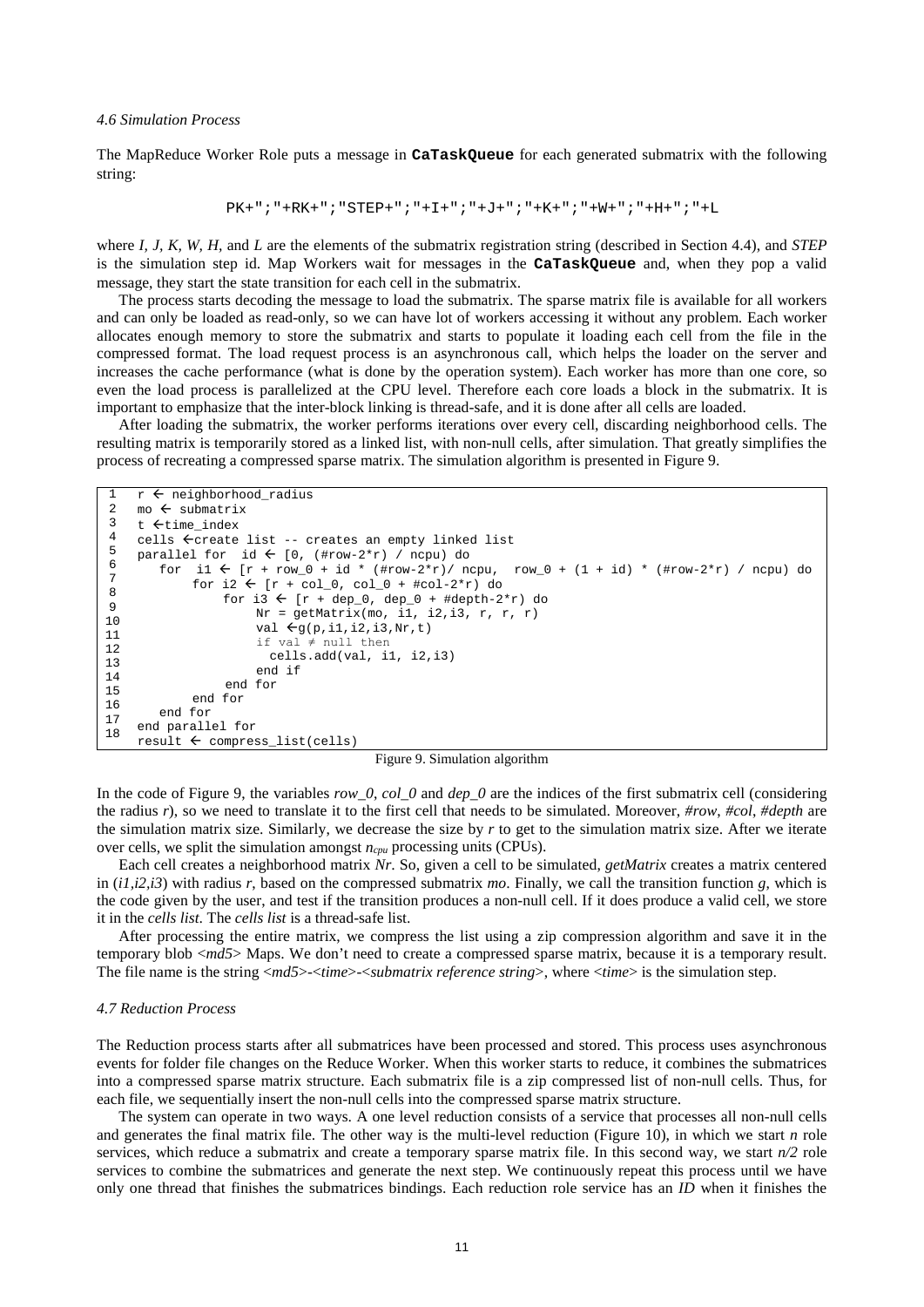processing step. A reduction role service stays in an active state only if its *ID* belongs to a valid *ID* sequence, which is only if  $ID <$  *Step Number* / 2. This process needs  $log_2(n)$  steps to complete, but if the matrix is really large we can take advantage of parallel processing.



Figure 10. Multi-level reduction process

Finally, we save the matrix on  $\langle md5 \rangle$ Out folder and put a message in **CaCleanQueue** with the string  $\langle md5 \rangle$ -<*time*>. The MapReduce Worker starts to split the next simulation step when an asynchronous event detects the new file on <*md5*>Out folder.

## *4.8 Cleaning Process*

Each file stored in a cloud server requires space and, therefore, costs money. It is desirable, therefore, to reduce the overall number of files, especially when they are used for storing intermediate results. To this end, we have devised a specific role service to clean temporary files. The cleaning process gets messages from **CaCleanQueue**, decodes them, and starts removing temporary files.

Even files that contain simulation results may be removed if they are not in the Steps list, but again, they can only be removed if the step result is not necessary for the final reduce step.

#### *4.9 Cancelation Process*

Sometimes we notice that something is wrong with the simulation and we want to cancel it. However, a cancelation process requires that all involved workers be informed. In the proposed architecture, the user can cancel a job using the Web Role interface, forcing the Web Role to send a message to **CaJobQueue**, with a high priority flag assigned to the following message string:  $(PK + "T + RK + "GANCEL")$ . Due to its high priority, this message will be the next one processed.

When the MapReduce Worker decodes the message, it puts the same message in **CaTaskQueue**, with the high priority flag set. This will force the workers to pop the cancelation message next time they try to get a message from the queue. This procedure works for the first worker only, because it is the only one that knows about the cancelation of the Job. Thus, the Map Workers must be capable of communicating amongst themselves.

The Map Workers can communicate with others workers using MPI (Message Passing Interface) [35] or WCF (Windows Communication Foundation) [36] contracts. In this way, when a worker decodes a cancelation message, it sends a broadcast message to the other workers, the Job is stopped, and the Cleaning Service starts to clean the Jobs Files. Azure allows the creation of Internal Endpoints to inter-role communication, and we can select the protocol and the port number. We only use asynchronous events to listen on the port.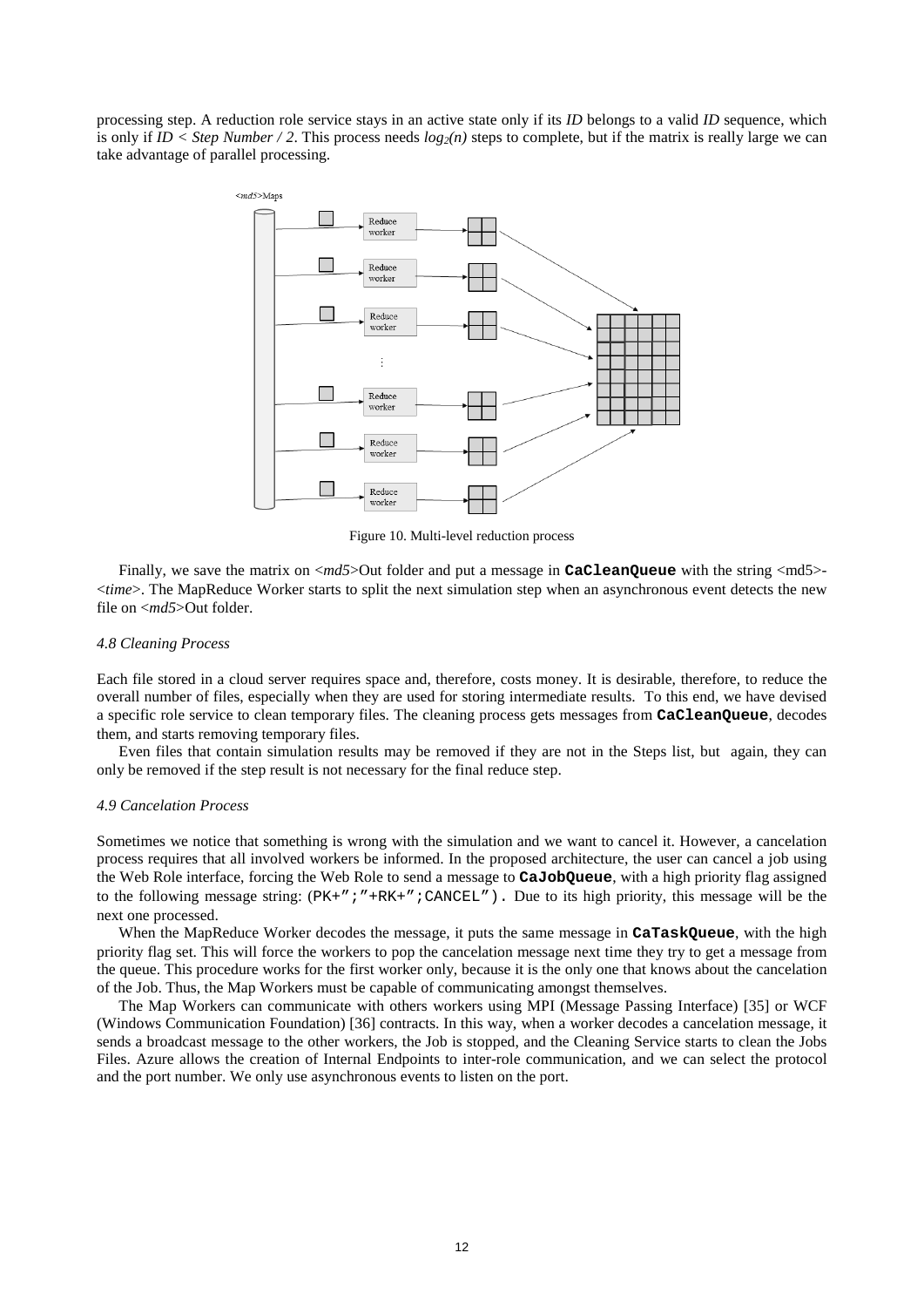# 5. CASE STUDY

## *5.1 Game of Life*

As mentioned above, we tested the 2D case extensively. Moreover, we focused on cases that demanded the manipulation of very large matrices  $(10^6 \times 10^6 \text{ matrix cells})$ , which require both robust and efficient strategies for storage and processing. Our goal is to investigate the limits of performance when doing massive simulations. The case we describe here is an analysis of the Game of Life, a two-state bidimensional cellular automata that can simulate several phenomena. It is a very popular cellular automaton, and it is very simple to implement and understand.

The Game of Life is based on the following four simple rules:

- Any live cell with less than two live neighbors dies due to loneliness.
- Any live cell with more than three live neighbors dies due to overpopulation.
- Any cell with exactly three live neighbors comes alive.
- Any cell with two live neighbors stays in the same state for the next generation.

#### *5.2 Initial Configuration*

We create an initial  $10^6$  x  $10^6$  matrix ( $10^{12}$  cells) by writing a script that randomly generates a matrix of zeros and ones. The script creates a text file with each cell represented by a 0 or 1 (for instance, a 3x3 identity matrix is the string 100010001). Also, we can define the live probability of the matrix (that is, the probability that a cell is alive). Using the conversion tool integrated to the web role, we converted the matrix and uploaded it into the cloud.

## *5.3 Tests*

The tests were designed with the following objectives in mind: to determine how fast the speedup of instance numbers is, to measure the influence of the number of cores per instance, and to evaluate the overall effectiveness of the proposed solution. In particular, we would like to know the value of instance numbers from which speedup does not significantly increase due to the Map and Reduce process, and node intercommunication. Another point of interest was to estimate how effective the sparse matrix compression actually was. With this last goal in mind, we created a series of initial state matrices (100 for each pair size and life probability) with varying life probability values, and compressed each one of them to evaluate the effectiveness of the compression process.

We created a series of simulations, changing the number of instances and the number of cores, and we collected time information for the Map, Simulation, and Reduce processes. Also, we registered the amount of used memory and space. Furthermore, we measured the time to transfer files to the Initial Blob.

We used the following test sequence:

- sparse compression efficiency
- file transfer time over the Internet
- speed up analysis over instances number X cores number o internal processing time

#### *5.4 Analysis of the Results*

The objective of testing the compression scheme of the sparse matrix was to demonstrate the advantage of focusing on space reduction rather than on processing time. Another point of interest was the time to transfer the file over the Internet. Internally, cloud servers typically use a 10 GBits Ethernet protocol; so, even for internal communications, we needed to reduce transfer sizes. In the compression tests, the script runs a sequence of initial states by changing the matrix life probability and the matrix size, and submits the sequence to the compression algorithm. Each test runs ten times, and the mean value was registered. The results are summarized in Figure 11 and Table 1.

| <b>Size</b>  |        |        |        |        |           |
|--------------|--------|--------|--------|--------|-----------|
| <b>PLife</b> | 100    | 1k     | 10k    | 100k   | <b>1M</b> |
|              | 7.07%  | 5.49%  | 5.51%  | 5.05%  | 5.02%     |
| 10           | 12.27% | 10.29% | 10.49% | 10.03% | 10.04%    |
| 20           | 22.49% | 20.62% | 20.51% | 20.34% | 20.01%    |
| 40           | 42.26% | 40.49% | 40.11% | 40.35% | 40.05%    |
| 80           | 82.35% | 80.43% | 80.16% | 80.47% | 80.02%    |

Table 1. Sparse matrix compression test results  $-$  p<sub>Life</sub> is the matrix life probability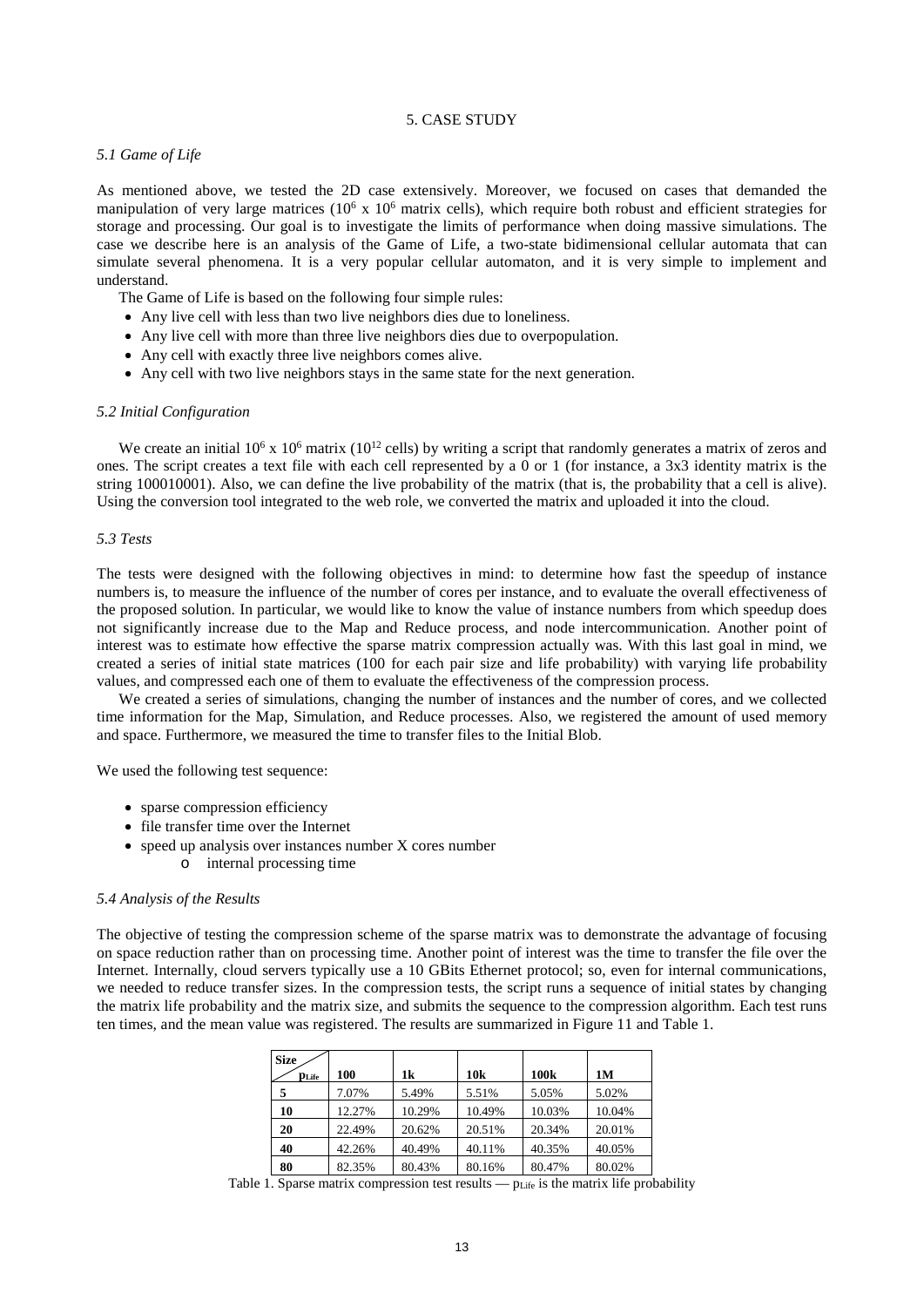

Figure 11. Graph of the sparse compression test results

Figure 11 shows that the compression algorithm works correctly, because the sequence converges to the compression ratio limit, which is given by  $\lim_{\text{size}\to\infty} \text{ratio} = p_{\text{Life}}$ . The ratio increases depending on the matrix size, but it is limited by  $p_{\text{Life}}$ .

We tested the file transfer time by sending zip files over five scenarios:

- Ethernet 1 Gbps
- Ethernet 10 Gbps
- Internet Link 100 Mbps
- Internet Link 10 Mbps
- Internet Link 1 Mbps

The first two options represent the internal transfer inside a cluster. Azure uses Ethernet 10 Gbps, but most local clusters use Ethernet 1 Gbps. The last three options are Internet links. Figure 12 shows the simulation results for each option. The horizontal header is the average size of the matrix, after all compressions, and for a 25% of life probability.

| <b>Size</b>             |       |                 |                 |                   |                   |
|-------------------------|-------|-----------------|-----------------|-------------------|-------------------|
| Interface               | 1.46k | 103.4k          | 5.7M            | 387.6M            | 8.2G              |
| <b>Ethernet 10Gbps</b>  | 12 s  | 12s             | 22s             | 64s               | $2.7 \text{ min}$ |
| <b>Ethernet 1Gbps</b>   | 12 s  | 12s             | 29 <sub>s</sub> | 1.6 min           | $7.7 \text{ min}$ |
| <b>Internet 100Mbps</b> | 12 s  | 12s             | 35s             | $4.7 \text{ min}$ | 51.4 min          |
| <b>Internet 10Mbps</b>  | 7s    | 23s             | 57 s            | $28 \text{ min}$  | 623.2 min         |
| <b>Internet 1Mbps</b>   | 7 s   | 28 <sub>s</sub> | $7 \text{ min}$ | 3.9 <sub>h</sub>  | $> 1$ dav         |

Table 2. File transfer test results

The results in Table 2 show that it is very important to reduce the file size before sending it over the Internet. Giant matrices, e.g.  $10^6$  x  $10^6$ , take at least one hour to upload. Due to the excessive time required to upload test files using 1Mbps Internet Link, we canceled the process after one day of transfer time. The internal transfer works well at high speed connections; therefore, the time used for internal transfer, in most cases, is not a serious problem, because we transfer only small submatrices blocks between nodes. Another observation is that the Azure storage system can work with a 10 Gbps transfer rate, which is important because most storage systems use SAS connections that are limited to 6 Gbps.

Once we have the initial state file on the server, we can start the simulation process. After uploading the  $10^6$  x  $10^6$ matrix, we can test the combination of number of instances and number of cores per instance.

The Map process is a very fast procedure, because it only needs to know the matrix size and the number of CPUs to split and create the messages to push on the task queue. During the Map processing tests, we measured the mean time to split and push messages. Figure 12 shows this mean time by varying the number of CPU instances.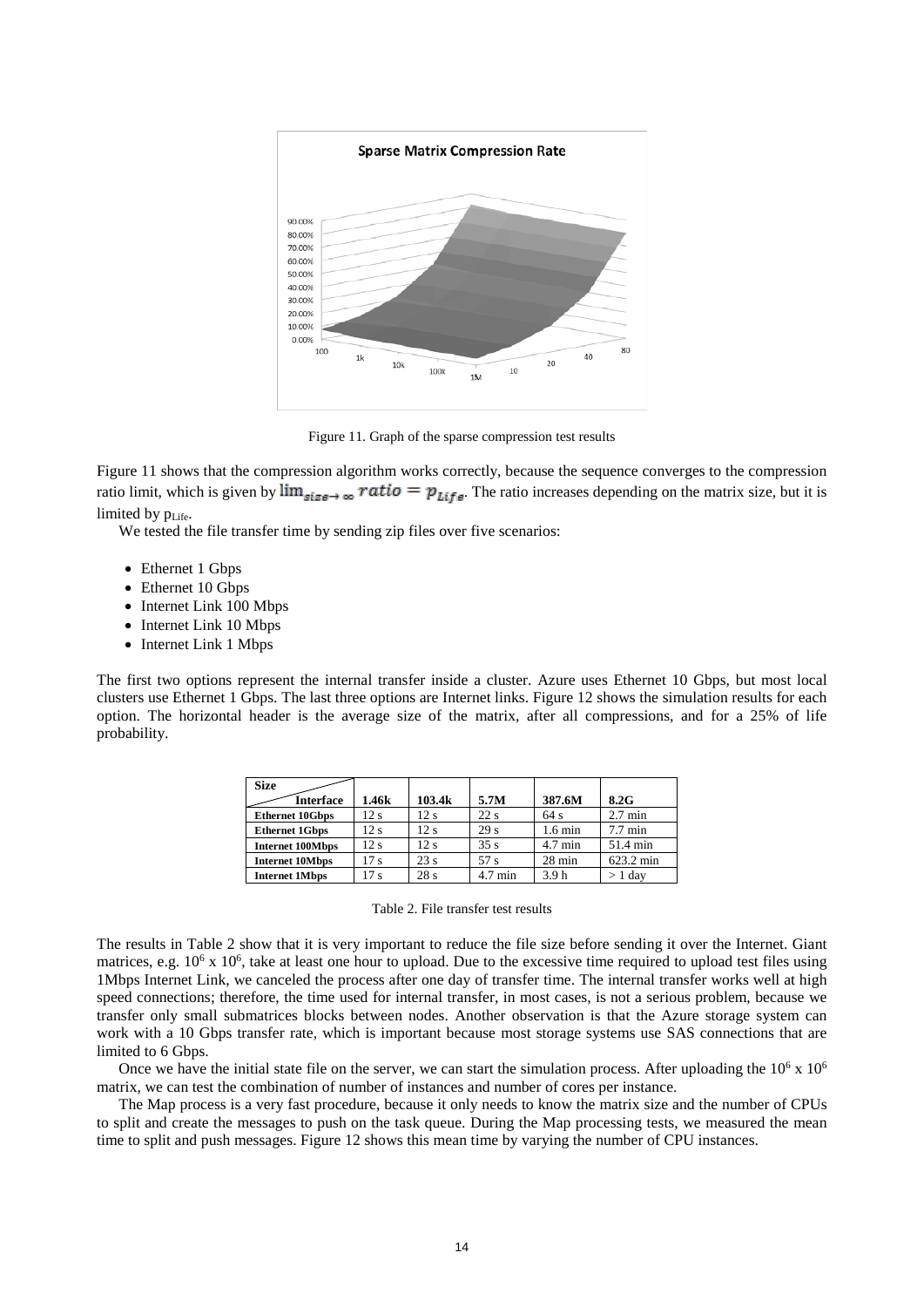

Figure 12. Map procedure split time chart

In these tests we are not changing the number of Map workers, but only varying the number of instances necessary to subdivide and create a message. After the submatrices were mapped for each test, we collected the processing times for the process state (Table 3).

| <b>Processing Time (days) – Processing State</b> |       |       |      |      |      |  |  |  |
|--------------------------------------------------|-------|-------|------|------|------|--|--|--|
| <b>Instances</b>                                 |       |       |      |      |      |  |  |  |
| <b>Cores</b>                                     | 150   | 200   | 250  | 300  | 350  |  |  |  |
|                                                  | 10    | >10   | 10   | - 10 | >10  |  |  |  |
|                                                  | 10    | >10   | 1.57 | 9.65 | 8.27 |  |  |  |
|                                                  | 10.83 | 8.81  | 2.89 | 2.41 | 2.07 |  |  |  |
|                                                  | 28.94 | 21.70 | 0.72 | 0.60 | 0.52 |  |  |  |

Table 3. Processing time

The process state needs to build the submatrix and process each individual cell. Thus, it starts reading the matrix file on storage and creating the sparse matrix on local memory. This procedure is asynchronous and parallel, so each thread builds a subblock in the submatrix and combines it with the full matrix structure. This procedure is thread-safe blocking. The reading operation is made in a mapped local disk, so the operational system combines and handles the requests. In a high-speed network, it is very important to create a request buffer to reduce the request latency.

The results show that the time taken to produce the results is a question of how many cores we select to run, and that they range from one to ten days to process. We spent, on average, ten minutes to start up the machines. The subdivision process was very efficient, and the file structure used to load the matrix was a very fast way of rebuilding the matrix without loading large bounds of memory. Also, the storage speed and network infrastructure behavior proved appropriate for this type of use.

Finally, we needed to reduce the matrix. This step can be done in two ways: one-level reduce or multi-level reduction.

The one-level reduction is a simple way to reduce something, in which we use a unique machine to load the cells list and build the full matrix. It is very efficient if the matrix is small, which was not the case. We tested the processing time to reduce the matrix using only one reduce worker and varying the number of cores. Figure 13 shows the results.



Figure 13. One-level reduction processing time chart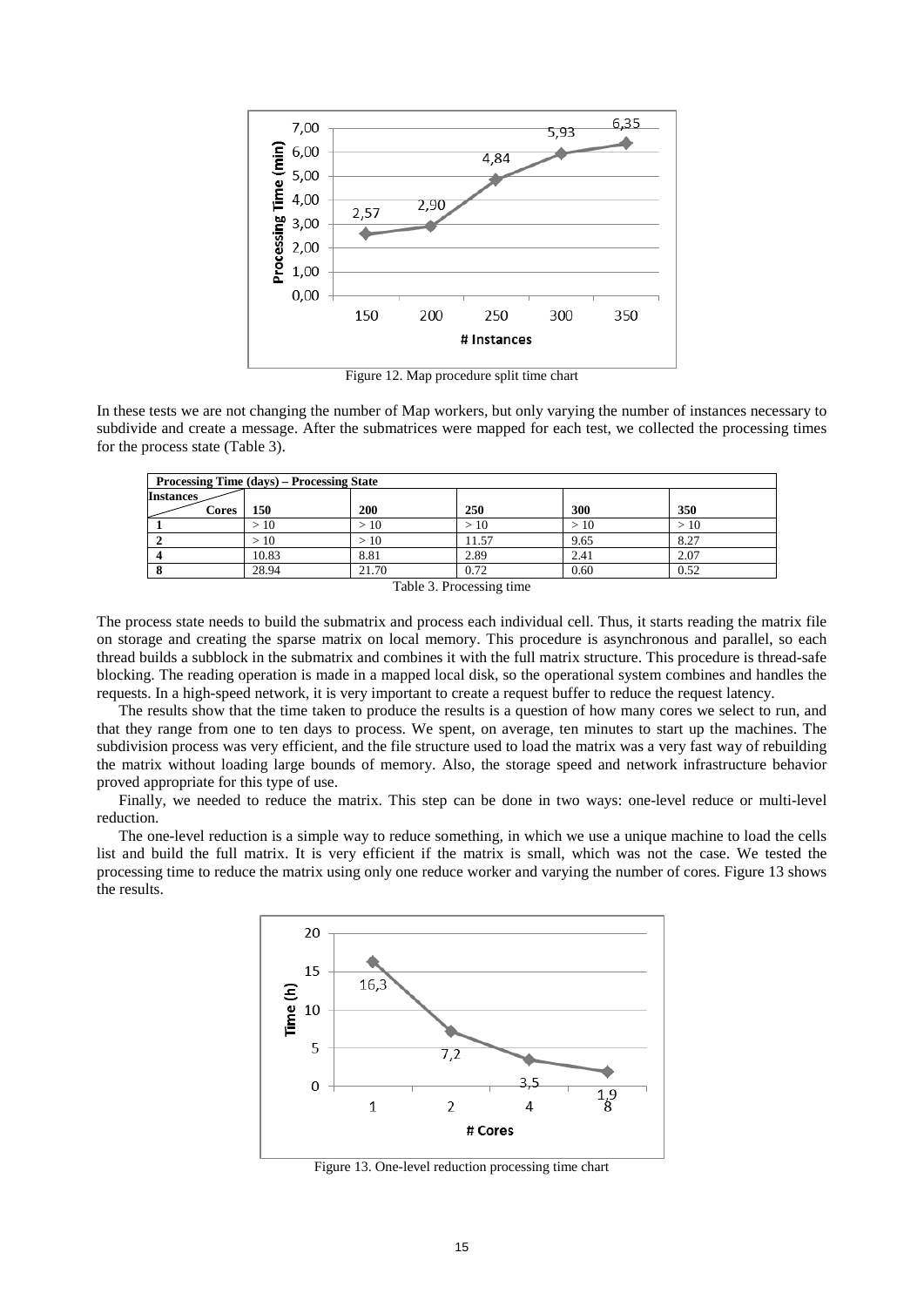Obviously, the time taken with one worker and one core is very large, because it needs to load the files and process each non-null cell. Thus, this method can only be used in the case of small matrices. For large matrices we must use multi-level reduction.

We tested the multi-level reduction varying the number of workers from 16 to two, by sequences of power of two.



Figure 14. Multi-level reduction processing time chart

For big matrices, large numbers like 16 or eight workers reduce time more efficiently, but this is not true for small matrices because there are overheads related to the mapping and reducing stages of the proposed process. The results show that the split process is very fast, because it is a process that is constrained to a specific region in the map. Thus, a worker loads only the files it needs to process and then creates the next integration file to bind the sparse matrices.

## 6. CONCLUSION

This paper describes a framework for general 2D and 3D cellular automata simulation with very large matrices  $(10<sup>6</sup> x)$ 10<sup>6</sup>), which is based on cloud computing technology. Such massive simulations are possible because the proposed system uses an optimized sparse matrix compression method for subdivision and reconstruction that allows the server to reduce the transfer size over internal network and Internet.

The proposed method makes it possible for studies to use an on-demand application that simulates massive matrices very fast, due to highly parallel subdivision and reduction. The major problem is the time to transfer large files to the cloud, a direct consequence of the quality and speed of current commercial Internet transfer rates. In some instances, it is possible to use a procedural matrix builder to reduce the transfer, but this is not always the case.

The proposed framework can be easily used by non-computer experts, because they only have to provide simulation parameters and the transition function in the form of a text file containing a program written in a script language. The framework removes the burden related to the subdivision, mapping, and parallelization processes, so that researchers need only be concerned with their simulation algorithms.

In future work, we intend to integrate the proposed solution into local clusters using Microsoft HPC Pack SDK, which transforms a local cluster in an integrated private cloud system. Moreover, the scheduler can be improved to automatically increase the number of instances to accomplish deadlines. In this way, it could operate with deadlines instead of number of instances.

Another improvement is the use of GPU Roles that can potentially solve CA much faster, but, currently, there are very few services in the market that support them, and GPU servers remain very expensive.

We also plan to test 3D cases more extensively. Currently we are modeling the cellular automaton used by Kim *et al*. [37], for brain tumor segmentation, which is a complex 3D CA example. Finally, we foresee the framework being used to create a series of CA problem solver services, allowing research groups to integrate simulators and create solutions for huge problems.

The service is available at http://casim.azurewebsites.net, and the SDK can be found at http:// www.icad.pucrio.br/casim/, together with some examples.

#### ACKNOWLEDGMENTS

This work was partially supported by CNPq (National Council for Scientific and Technological Development, linked to the Ministry of Science and Technology), CAPES (Coordination for the Improvement of Higher Education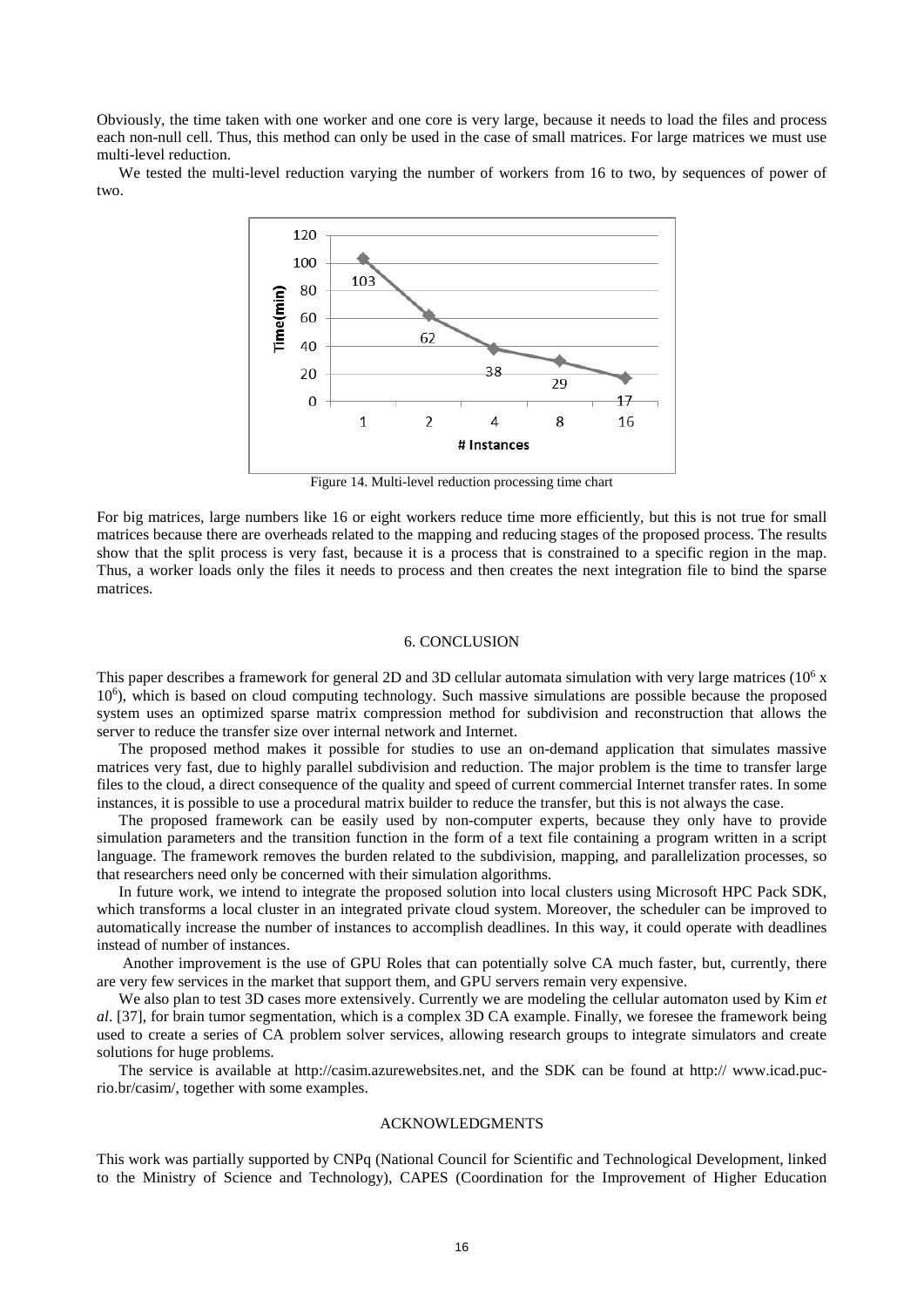Personnel, linked to the Ministry of Education), FINEP (Brazilian Innovation Agency), and ICAD/VisionLab (PUC-Rio).

#### REFERENCES

- [1] Mendes , R. L., Santos, A. A.; Martins, M. L.; Vilela, M. J. Cluster size distribution of cell aggregates in culture, Physica A, vol. 298, 2001. doi: 10.1016/S0378-4371(01)00238-2
- [2] White, S. H.; D. Rey, A. M.; Sanchez, G. R. Modeling epidemics using cellular automata, Applied Mathematics and Computation, vol. 186(1), pp. 193-202. 2007. doi: 10.1016/j.amc.2006.06.126
- [3] Zhao, Y.; Billings, S.A.; Coca, D. Cellular automata modelling of dendritic crystal growth based on Moore and von Neumann neighbourhoods, Int. J. Modelling, Identification and Control, vol 6, 119-125. 2009. ISSN: 1746-6172, doi: 10.1504/IJMIC.2009.024328
- [4] Gomes, T.; Silva, R. M. A. & Ferracioli, L. 2006. A Model of Velocity Distribution of a River Based on a Qualitative Computer Modelling Environment. In: Proceedings of The International Workshop on Applied Modelling & Simulation, Buzios, RJ, 133-137.
- [5] Isliker, H., Anastasiadis, A., Vassiliadis, D. and Vlahos, L. Solar flare cellular automata interpreted as discretized MHD equations, Astronomy And Astrophysics, Vol. 335, Issue 3, pp. 1085-1092, July 1998.
- [6] Qiu, G.; Kandhai, B.D.; Sloot, P.M.A. Understanding the complex dynamics of stock markets through cellular automata, Phys Rev E., vol. 75. 2007. doi: 10.1103/PhysRevE.75.046116
- [7] Itami, R. Simulating spatial dynamics: cellular automata theory. Landscape and Urban Planning, 30, pp. 27-47. 1994.
- [8] Rajkumar, B., Chee, S.Y., Srikumar, V.: Market oriented cloud computing: Vision, hype, and reality for delivering IT services as computing utilities. In: The 10th IEEE International Conference on High Performance Computing and Communications, Dalian, China, September 25-27 (2008). doi: 10.1016/0169-2046(94)90065-5
- [9] Wolfram S. Universality and complexity in cellular automata. *Physica D* 1984; 10(1-2): 1–35. doi:10.1016/0167- 2789(84)90245-8
- [10] Wolfram, S.; Packard, N. H. Two-dimensional cellular automata. Journal of Statistical Physics, vol. 38, pp. 901–946. 1985.
- [11] Sipper, M. and Ruppin, E. Co-evolving cellular architectures by cellular programming. In Proceedings of IEEE Third International Conference on Evolutionary Computation (ICEC'96), pp 306-311, May 1996. ISBN: 0-7803-2902-3, doi: 10.1109/ICEC.1996.542380
- [12] Pighizzini G. Asynchronous automata versus asynchronous cellular automata. *Theoretical Computer Science* 1994; 132(1-2): 179–207. doi: 10.1016/0304-3975(94)90232-1
- [13] Sarkar P, Barua R. Multidimensional σ–automata, π-polynomials and generalised S-matrices. *Theoretical Computer Science* 1998; 197 (1-2): 111-138. doi: 10.1016/S0304-3975(97)00160-6
- [14] Armbrust M, Fox A, *et al*. Above the clouds: a Berkeley view of cloud computing. Technical Report no. UCB/EECS-2009-28, EECS Department, University of California, Berkeley, Feb 2009.
- [15] Danielson, Krissi (2008-03-26). "Distinguishing Cloud Computing from Utility Computing". Ebizq.net. Retrieved 2010- 08-22.
- [16] Miller, Michael. Cloud Computing Web-Based Applications That Change The Way You Work And Collaborate Online, Que Publishing, 2009
- [17] Gruman, Galen (2008-04-07). "What cloud computing really means". InfoWorld. Retrieved 2009-06-02;
- [18] "Gartner Say's Cloud Computing Will Be As Influential As E-business". Gartner.com. Retrieved 2010-08-22;
- [19] Carr, N., Here comes HaaS, 2006 http://www.roughtype.com/archives/2006/03/here\_comes\_haas.php
- [20] Vogels, W., A Head in the Clouds The Power of Infrastructure as a Service, In: First workshop on Cloud Computing in Applications (CCA'08), October, 2008.
- [21] Kulkarnil, G., Sutar, R. and Gambhir, J. Cloud computing-infrastructure as service Amazon EC2. International Journal of Engineering Research and Applications (IJERA). Vol. 2, Issue 1, Jan-Feb 2012, pp.117-125, ISSN: 2248-9622.
- [22] Garfinkel, Simson L. An Evaluation of Amazon's Grid Computing Services: EC2, S3 and SQS. Technical Report TR-08-07. Center for Research on Computation and Society, School for Engineering and Applied Sciences, Harvard University, Cambridge. August 2007.
- [23] Malawski, M.; Kuź niar, M.; Wó jcik, P.; Bubak, M., "How to Use Google App Engine for Free Computing," Internet Computing, IEEE , vol.17, no.1, pp.50,59, Jan.-Feb. 2013 doi: 10.1109/MIC.2011.143
- [24] Cheng, D. PaaS-onomics: A CIO's Guide to using Platform-as-a-Service to Lower Costs of Application Initiatives While Improving the Business Value of IT. Tech. rep., LongJump, 2008. (also available at https://na.longjump.com/networking/RepositoryPublicDocDownload?id=892085391bcc87675092&docname=PaaSono micsWhitepaper2.pdf&cid=892085391&encode=application/pdf).
- [25] Timane, Rajesh, Analysis of Cloud Computing Market Players. International Journal of Research in IT & Management. Volume 1, Issue 5. September 2011. ISSN 2231-4334. Available at SSRN: http://ssrn.com/abstract=2188357
- [26] Miller, Wes. What Windows Azure Means to Software ISVs Microsoft Windows Azure. In Directions on Microsoft Research Series. August 2012. (also available at http://www.microsoft.com/en-us/news/itanalyst/docs/08- 2012DirectionsAzureISV.pdf) ISSN: 1077-4394
- [27] Dean J, Ghemawat S. MapReduce: simplified data processing on large clusters. Commun. ACM 51, 1 (Jan. 2008), 107- 113. doi: 10.1145/1327452.1327492
- [28] Duff I. S. A survey of sparse matrix research. In: Proc. of the IEEE, 65(4), pp. 500-535. April 1977. doi:10.1109/PROC.1977.10514
- [29] Barret R, Berry M, *et al*. Templates for the Solution of Linear Systems: Building Blocks for Iterative Methods, 2nd Ed., SIAM, 1995. (also available at [www.netlib.org/templates/templates.pdf\)](http://www.netlib.org/templates/templates.pdf). ISBN: 0-89871-328-5, doi: 10.1.1.109.2076